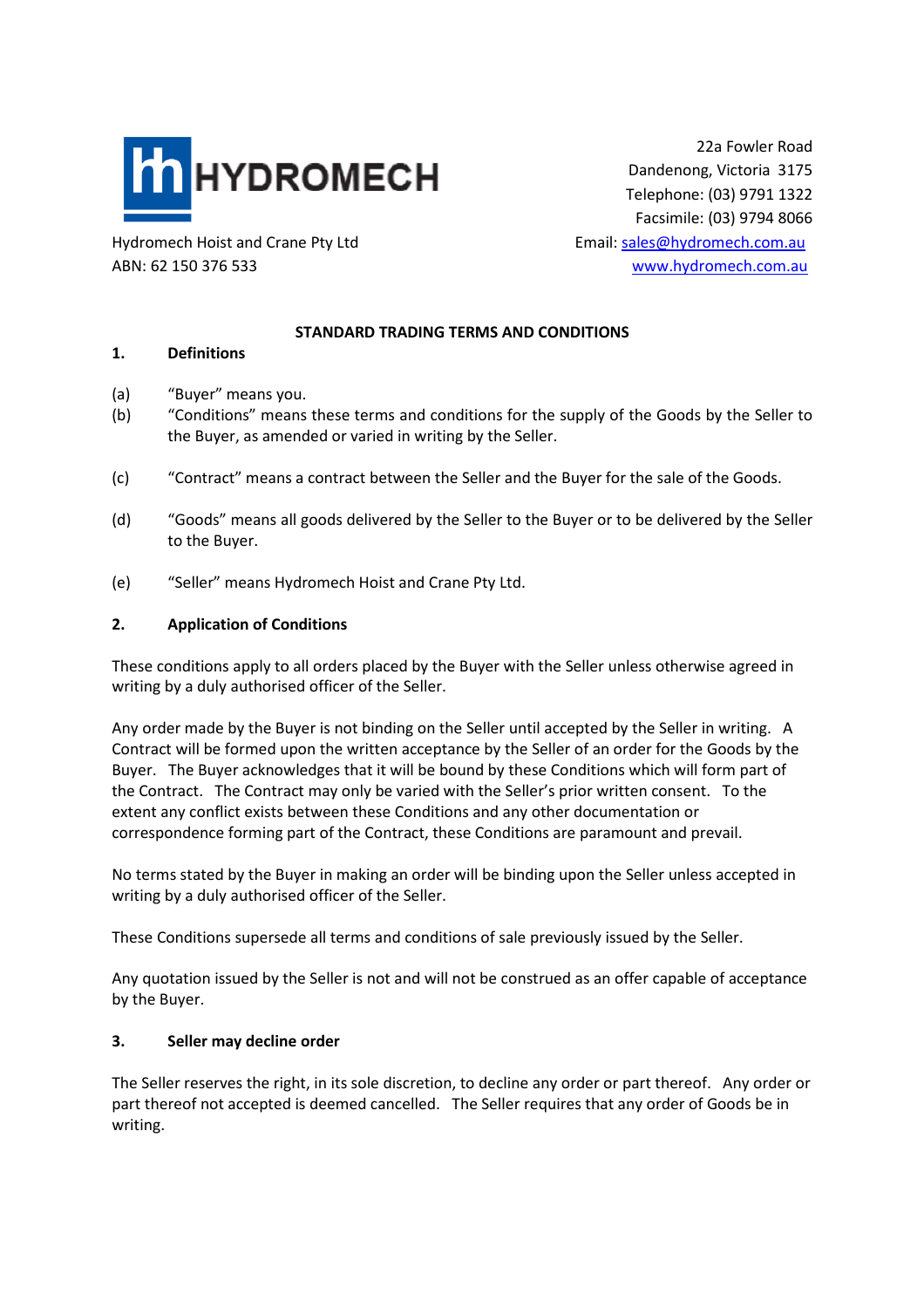## **4. Governing Law & Submission to jurisdiction**

All of the Conditions and the Contracts will be governed by and interpreted in accordance with the laws of the State of Victoria, Australia.

## **5. Cancellation of Orders**

An order accepted by the Seller cannot be cancelled without the Seller's prior written consent. No application for cancellation or delay in delivery will be considered unless made by the Buyer in writing to the Seller.

## **6. Price**

Unless otherwise agreed in writing by the parties, prices are as set out in the current price list issued from time to time by the Seller plus any GST payable by the Seller and are subject to variation by the Seller without notice. If between the date of acceptance of an order and issue of an invoice, there is an increase in the cost to the Seller of supplying the Goods which is beyond the control of the Seller, then the Seller may increase the amount of the invoice in line with the increase in cost.

Unless the Seller expressly advises in writing, the price for any Goods does not include the costs of delivery of the Goods and all costs, charges or expenses incurred by the Seller in relation to delivery are payable by the Buyer. Any GST payable by the Seller in respect of the supply of the Goods will be paid by the Buyer to the Seller. The Buyer must supply the Seller with its Australian Business Number prior to, or at the time of, placing an order with the Seller.

## **7. Payment**

Unless otherwise stated in the Seller's quote payment is required as follows:

- (a) for imported Goods:
	- i. 40% deposit with the order;
	- ii. 40% on F.A.T. completions prior to dispatch from port of origin; and
	- iii. 20% upon on site delivery; and
- (b) For local Goods (sourced within Australia):
	- i. 20% deposit with the order:
	- ii. 75% payments based on task milestones (7 day claims); and
	- iii. 5% upon final commissioning.

Subject to clause 15 and the Seller's quote, the Seller will invoice the Buyer as outlined above.

If there is any inconsistency between the payment schedule at 7(a) and (b) above and the Seller's quote, then the Seller's quote applies. In all other respects these Terms and Conditions take precedence.

Unless otherwise agreed in writing by the Seller, and save for the deposit which is payable immediately when an order is placed, payment by the Buyer to the Seller will be made within 30 days of the date upon which the invoice was issued. Time for payment is of the essence of the Contract. Where payments are overdue, the Seller may, in addition to any other rights it may have,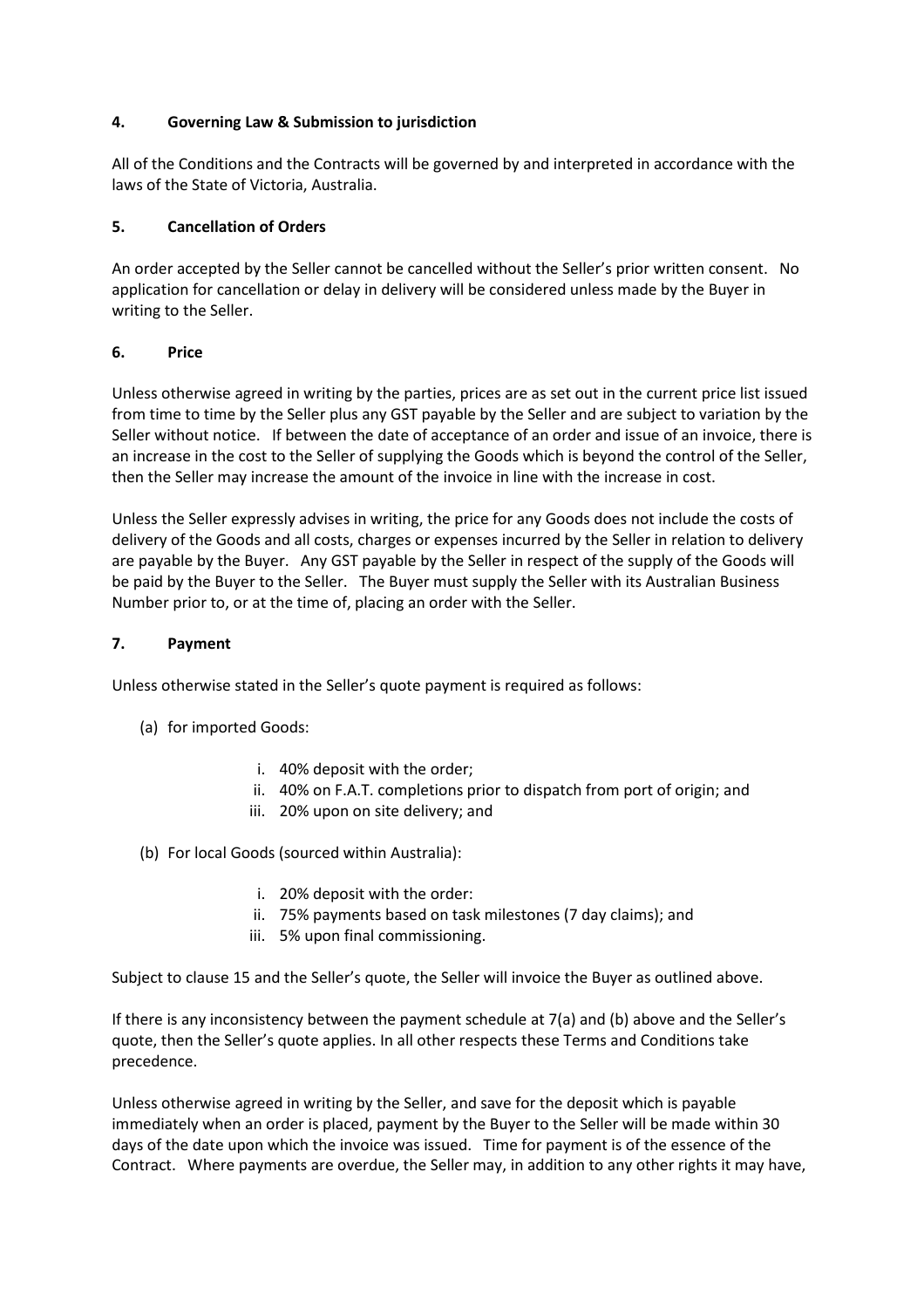in its sole discretion, either cancel orders under clause 15 or suspend delivery of outstanding Goods pursuant to clause 9.

If the invoice price is not paid by the due date then interest will accrue on that amount from the date of delivery of the Goods until the price is paid in full. Interest will be paid at a rate of 12% per annum. Interest will accrue on a daily basis and be payable on demand.

## **8. Payment Default**

If the Buyer defaults in payment or breaches these Conditions then:

- (a) the entire amount of the Buyer's outstanding debt will become immediately due and payable to the Seller without any need for the Seller to make written demand for such payment; and
- (b) the Seller may do any one or more of the following:
	- (i) suspend any further deliveries;
	- (ii) require the Buyer to deliver the Goods back to the Seller at the Buyer's cost;
	- (iii) Charge interest in relation to pargaraph7; and
- (c) The Buyerwill be liable for all costs incurred by the Seller and the Buyer will indemnify the Seller against any loss, liability, charge, expense, outgoings or payment which the Seller suffers, incurs or is liable for in respect of the recovery of moneys owing by the Buyer to the Seller.

### **9. Delivery**

The Seller will deliver Goods purchased by the Buyer to the Buyer's nominated warehouse or location within the capital city in which the Buyer predominantly carries on business, or to such other place as the Buyer specifies and the Seller agrees.

The Seller reserves the right to make deliveries of any order by instalments, in which case each instalment will be deemed to be the subject of a separate contract governed by these Conditions for which the Buyer must separately pay.

Any delivery times and notices of dispatch are an estimate only. Subject to clause 14, the Seller will not be liable in any way for any failure or delay in delivery or for any loss or damage resulting directly or indirectly from any failure or delay in delivery of the Goods irrespective of whether such failure or delay is negligent or within the Seller's control or otherwise. The Seller is not liable for any damages or loss whatsoever which the Buyer may suffer as a result of delivery being delayed for any reason including but not limited to any loss of profit, consequential loss, business interruption, loss of damage to goodwill and / or expectation benefit to the Buyer or any liability of the Buyer to a third party.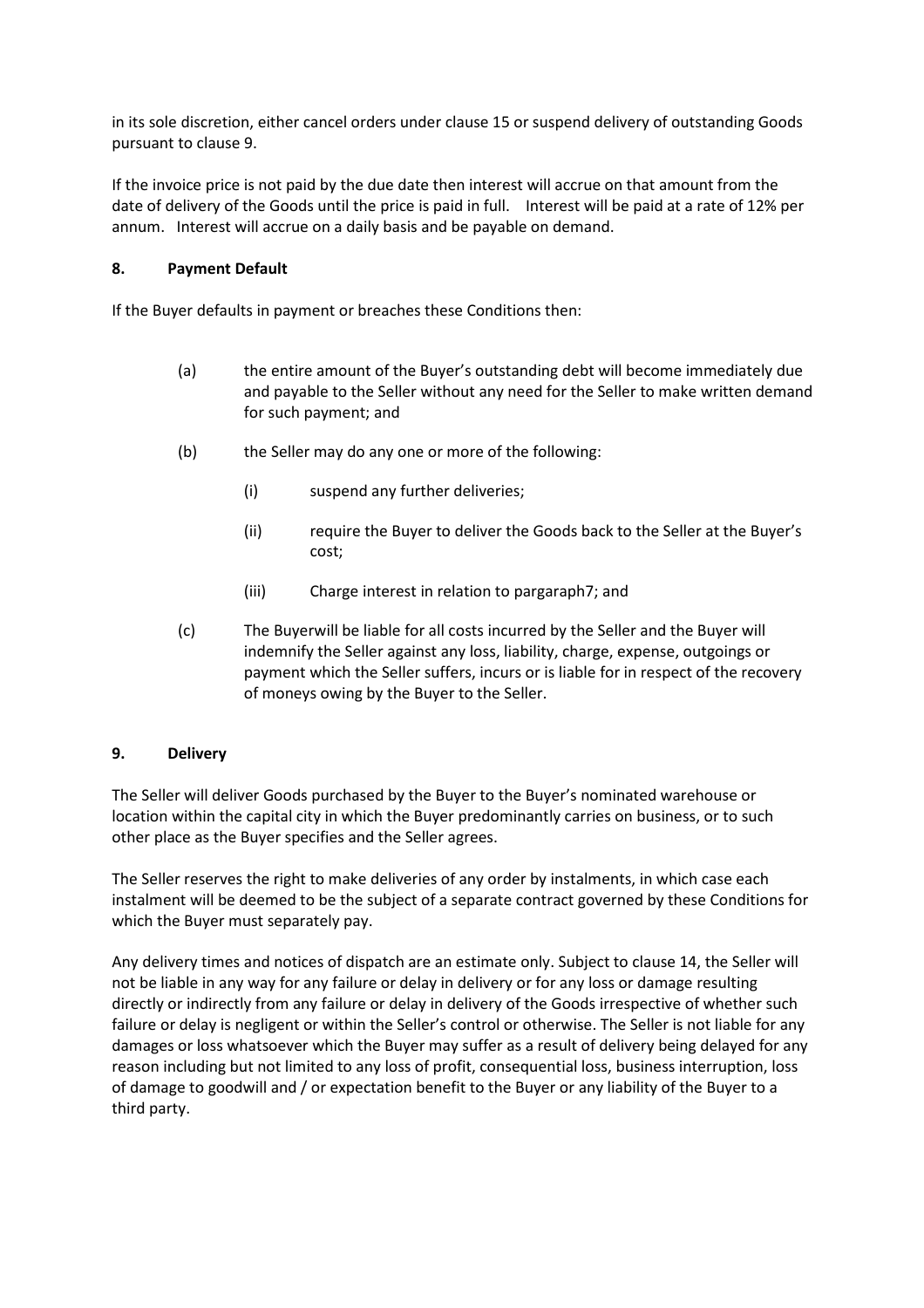If, due to any act, matter or thing beyond the control of the Seller, the address for delivery is unattended, the Buyer fails or refuses to accept delivery, delivery cannot otherwise be effected or the Goods cannot be dispatched, the Seller, in its sole discretion, may store the Goods at the Buyer's risk and expense (including transportation costs) or take such other steps as it considers appropriate. In such circumstances, the Seller accepts no responsibility for any damage whatsoever to the Goods whether caused by or attributable to directly or indirectly the Seller, its officers, employees, agents or contractors. Notice by the Seller that the Goods have been stored in accordance with this clause shall constitute delivery of the Goods.

If the Seller delivers the Goods then, unless otherwise agreed in writing by the Seller, the Goods must be unloaded by the Buyer immediately on arrival at the specified destination.

The Seller reserves the right to withhold deliveries if:

- (a) the Seller, in its sole discretion, considers that the financial condition of the Buyer so warrants and that such action is advisable to protect the Seller's interests; or
- (b) The terms of payment for any Goods are not strictly adhered to by the Buyer.

## **10. Acceptance**

To the fullest extent permitted by law, the Buyer has five (5) business days from the delivery of Goods to accept or reject the Goods in writing and if the Buyer fails to notify the Seller within that period, the Buyer is deemed to have accepted such Goods.

### **11. Return of Goods**

To the fullest extent permitted by law, no Goods will be returned unless:

- (a) prior authorisation has been given by the Seller;
- (b) the correct invoice number is quoted on the Buyer's return docket;
- (c) the returns are made within five (5) business days after delivery; and
- (d) the reason for return is clearly stated on the Buyer's return docket.

The Buyer and Seller acknowledge that the Buyer holds the Goods as from the date of delivery as bailee and agent for the Seller for the purpose of sale of the Goods in the ordinary course of the Buyer's business. The Buyer will not be entitled to return the Goods to the Seller except as stated above or with the written consent of the Seller, at the discretion of the Seller. All goods returned will be subject to a handling charge of 15% of the invoice price of the Goods and the Buyer will pay all return freight costs. Without limiting the generality of the foregoing, the Seller and the Buyer agree that, to the fullest extent permitted by law, the Buyer will not be entitled in any circumstances to return Goods which the Seller has acquired specifically for and at the request of the Buyer.

### **12. Risk**

Risk in the Goods passes to the Buyer on delivery of the Goods or on dispatch of the relevant invoice whichever is the earlier and from that time the Buyer assumes all risk of loss and damage to the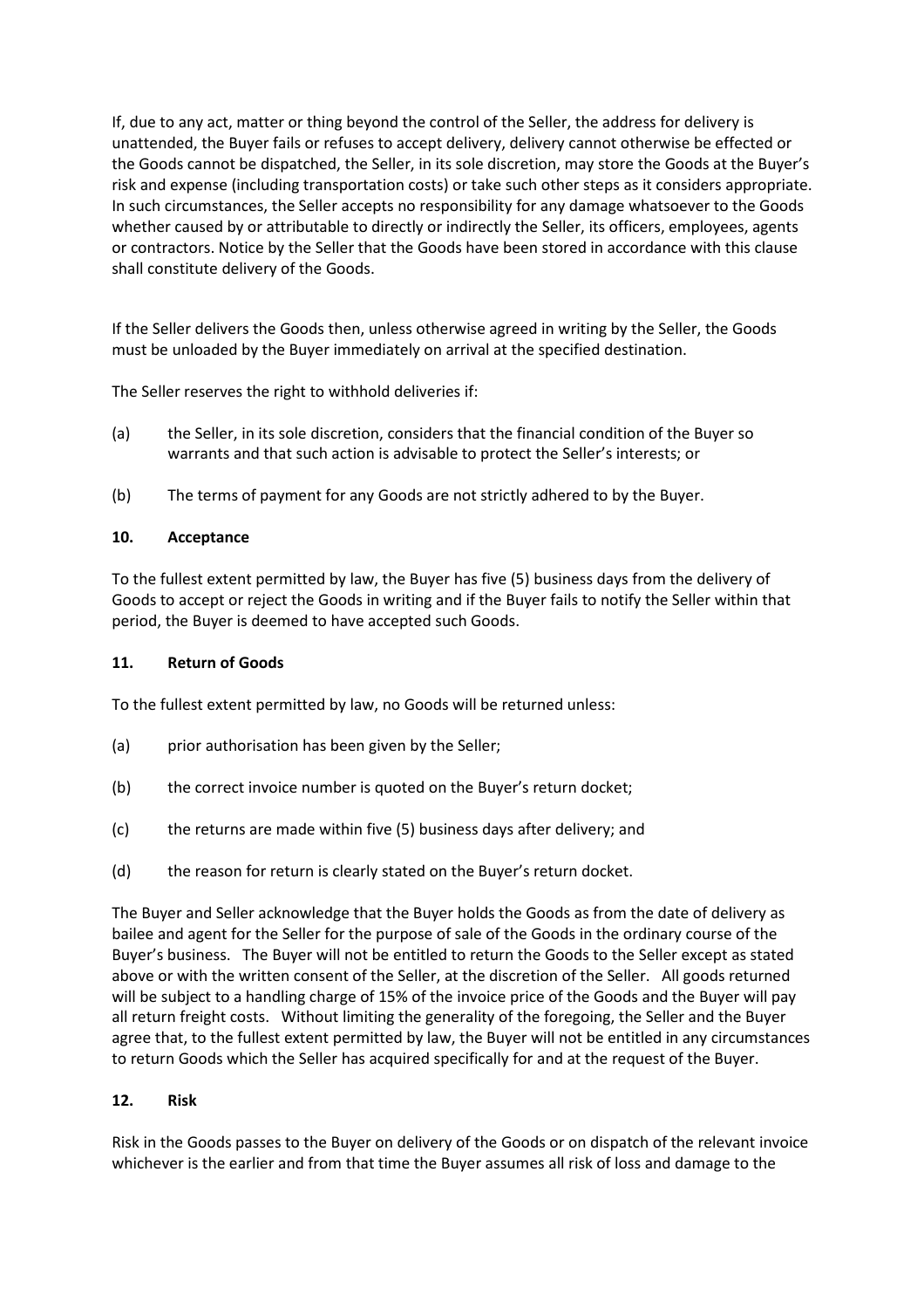Goods including without limitation all loss or damage in the course of unloading the goods following delivery.

## **13. Title to Goods**

Notwithstanding any other provisions in these Conditions and notwithstanding that the Buyer has possession of the Goods, title to any and all Goods supplied by the Seller will remain with the Seller and no legal or equitable interest or property in the Goods whatsoever will pass to the Buyer until the Buyer has paid the full invoice price for all Goods supplied by the Seller under all invoices.

Until payment in full of all monies owing has been made to the Seller, the Buyer will hold the Goods in a fiduciary capacity and as bailee for the Seller and agrees to store the Goods in such a manner that they can be identified as the property of the Seller, and will not mix the Goods with other similar goods.

Until title passes the Buyer must:

- (a) refrain from encumbering the Goods;
- (b) store, mark and keep appropriate records for the Goods so that they can at all times be identified and distinguished as the property of the Seller and in particular must refrain from mixing the Goods with any Goods owned by the Buyer or any other person;
- (c) allow the Seller full and free access to the Buyer's premises where the Goods are located to retake possession of such Goods if the Buyer is in any way in breach of these Conditions;
- (d) not dispose of the Goods unless all of the following conditions are satisfied:
	- (i) the Goods are disposed to a bona fide sub-purchaser in the ordinary course of the Buyer's business;
	- (ii) no event as specified in clause 15(a), (b) or (c) has occurred in respect of the Buyer; and
	- (iii) the Buyer maintains records of all disposals of the Goods and permits inspection of the records by the Seller promptly upon request; and
- (e) hold such money received by the Buyer on account of the Goods as represents the amounts owing for such Goods in trust for the Seller in a separate bank account identified as the Seller's account and hold that money on trust for the Seller until the full amount due for the Goods has been paid.

The Buyer indemnifies the Seller against any claim, action, damage, loss, liability, cost, expense or payment which the Seller suffers, incurs or is liable for in respect of the Seller's exercise of its rights under this clause 13.

The Buyer will be responsible for the Seller's costs and expenses in exercising its rights under clause 13. Where the Seller exercises any power to enter the premises, that entry will not give rise to any action of trespass or similar action on the part of the Buyer against the Seller, any related company to the Seller, and any officers, employees, agents or contractors of the Seller.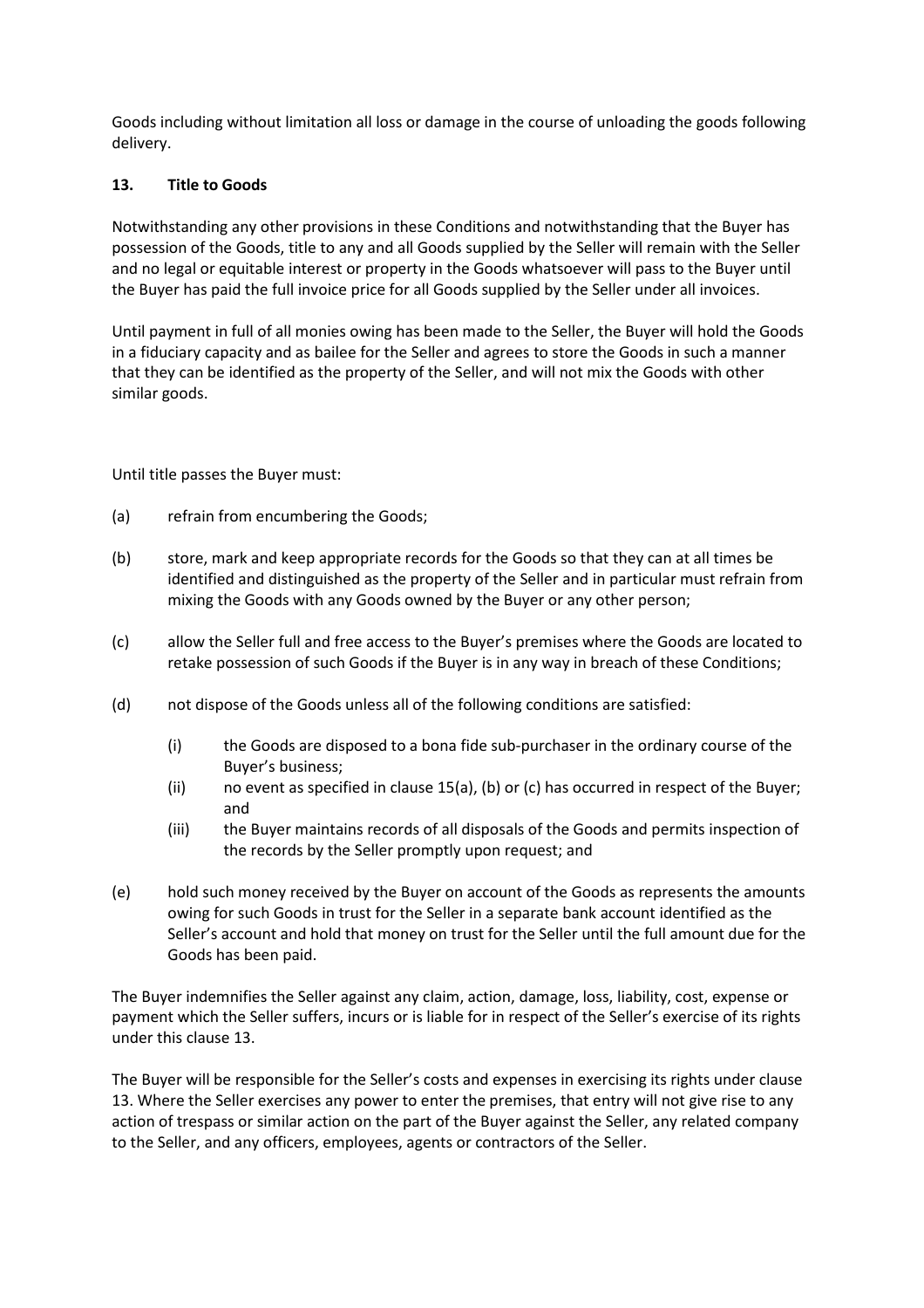Pending payment of all monies owing, the Buyer's right to sell the Goods in the ordinary course of its business will immediately cease on the happening of any of the following events:

- (d) the Buyer ceases to be able to pay its debts as and when they fall due;
- (e) the Buyer commits an act of bankruptcy or has a controller or trustee appointed in respect of its estate or any part of its assets;
- (f) execution is levied against any of the Buyer's possessions;
- (g) a resolution is passed for, an application is made for, or the Buyer is placed in, liquidation, whether voluntary or otherwise;
- (h) the Buyer's act or omission would entitle a receiver to take possession of any assets, or would entitle an external administrator to be appointed to it;
- (i) the Buyer commits a material breach of any of the terms of this Agreement or any other agreement between the Buyer and the Seller;
- (j) the Buyer purports to enter into a forward sale contract in respect of the Goods or value added goods or purports to assign or factor the book debts due to it without the Seller's prior written consent, which consent may be withheld in the Seller's absolute discretion; or
- (k) the Seller gives notice to the Buyer terminating its right to sell the Goods in the ordinary course of business.

The Buyer must ensure that no security interest (within the meaning of the PPSA) is created, exists or subsists over the Goods (including any replacement part or other item that is incorporated into any Goods), in the Buyer's possession or control prior to title to the Goods passing to the Buyer other than a security interest arising under this Contract.

### **14. Warranty and Liability**

- (a) Subject to any condition, warranty or right implied or imposed by the Competition and Consumer Act 2010 (Cth) (CCA) or any other law which cannot by law be excluded by agreement, or any express provision in these Conditions, the Seller gives no warranties regarding any Goods supplied save for what is contained in this clause 14 and all other implied or imposed conditions, warranties and rights are excluded. Where any condition, warranty or right is implied or imposed by law and cannot be excluded, the Seller limits its liability for breach of that implied or imposed condition, warranty or right to the fullest extent permitted by law.
- (b) Subject to the qualifications in section 64A of Schedule 2 of the CCA or any other law, the Seller's liability for any breach of any implied or imposed condition, warranty or right in connection with the supply of Goods is limited to one or more of the following (at election of the Seller):
	- (i) replacement of the Goods or supply of goods equivalent to the Goods;
	- (ii) repair of the Goods;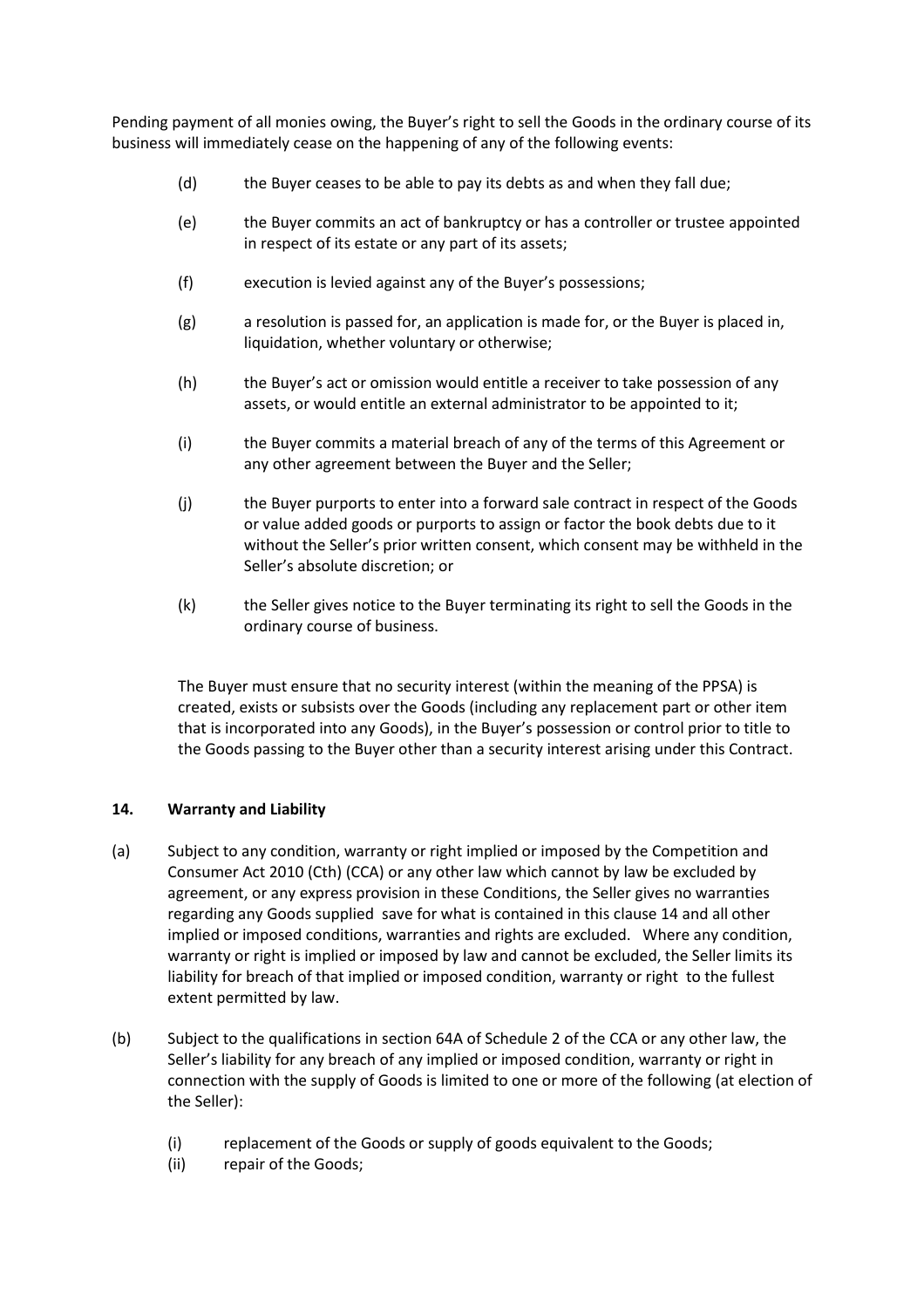- (iii) payment of the cost of replacing the Goods or acquiring goods equivalent to the Goods;
- (iv) payment of the cost of having the Goods repaired.
- (c) Subject to clauses 14(a) and (b) and despite any implication arising from any other provisions of these Conditions:
	- (i) to the fullest extent permitted by law, the Seller will only be liable for a safety defect (as defined in the CCA) in any Good if the Buyer notifies the Seller in writing of the safety defect (as defined in the CCA) in any such Good within five (5) business days after the date of receipt and the Seller accepts such liability;
	- (ii) the Seller is not liable to the Buyer, its servants, agents or contractors, in contract, in tort (including negligence), under any statute (to the fullest extent permitted by law) or otherwise for, or in respect of, any indirect or consequential loss or damage including without limitation financial loss or expense including loss of opportunity, loss of profits or loss of goodwill suffered by the Buyer or any other person arising directly or indirectly out of or in in way attributable to the Goods, or their delivery, or the performance of the Contract for the sale of the Goods upon these Conditions even if that loss or damage was in the contemplation of the parties at the time of entry into the Contract; and
	- (iii) the aggregate liability of the Seller in contract, in tort (including negligence), under statute (to the fullest extent permitted by law) or otherwise for, or in respect of, any loss or damage arising directly or indirectly out of or in in way attributable to the Goods, or their delivery, or the performance of the Contract will not exceed 10% of the amount payable to the Seller under the Contract.
- (d) Where the Seller elects to replace the Goods the Seller will credit the cost of the Goods being replaced and will replace them as soon as possible with other Goods of the same or equivalent kind at the price charged for the original Goods and otherwise upon the same terms and conditions as those to which the original Goods were subject.
- (e) Time for delivery is given as accurately as possible, but it is not guaranteed and is subject to extensions to cover delay caused by strikes, work breakdowns, delay in transport, overseas shipping delays, fire or any other event beyond our control.
- (f) The Seller provides a warranty for any defect in the Goods for faulty workmanship and material attributable for the Seller for a period of 12 months from the date of installation of the Goods (**Warranty Period**).

The warranty excludes:

- (i) the hoist rope, wire rope, Ct wheel set, LT wheel set, brake discs, rectifier card, rope guide, equipment installed by others and any access Hire equipment. Access must be provided as stated in AS1418.1 2002 and AS1418.3 1997;
- (ii) any equipment or parts not supplied by the Seller including any damage to Goods as a result of these equipment or parts or their malfunction;
- (iii) fair wear and tear;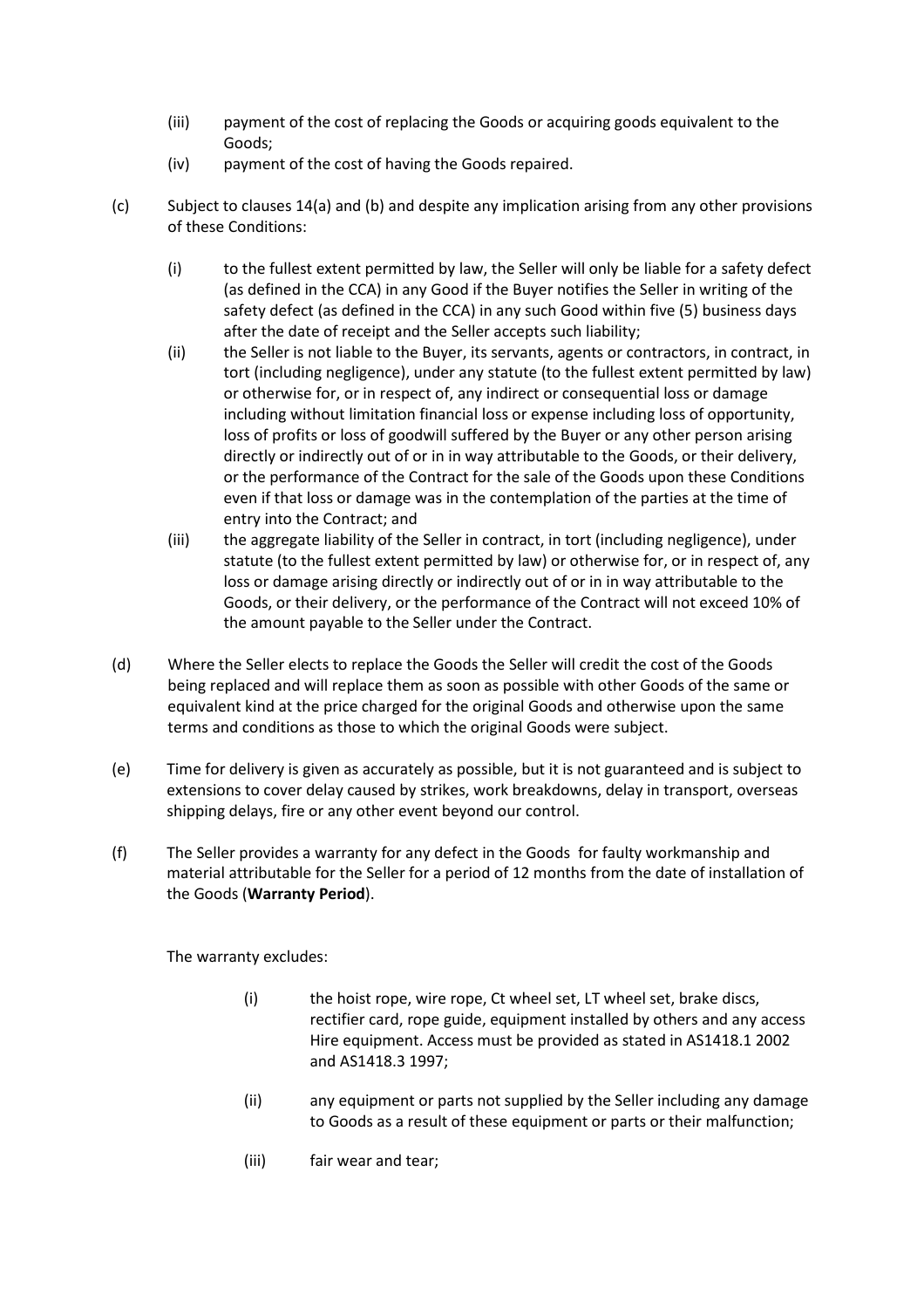- (iv) fading or staining;
- (v) damage caused by the improper installation fo the Goods;
- (vi) if the Goods have been altered or modified by anyone except the Seller;
- (vii) if the Goods have been overloaded;
- (viii) if there has been a failure to provide a property operating and working environment for the Goods;
- (ix) if there has been any damage as a result of the Buyer relocating the Goods;
- (x) if there has been any accidents or misuse associated with the Goods; and
- (xi) if the damage is caused by the Buyer.

The faulty Goods must be returned to the Seller by prior written agreement with the Buyer. The cost of transportation of the Goods, including freight must be prepaid by the Buyer. Rectification by us of such defects, by repairs or replacement of parts shall constitute fulfilment of this guarantee.

(g) The warranty in clause 14(f) is conditional upon:

(i) the Goods being used on a 38 hour working week., single shift basis, and within the duty class of M4. unless specifically agreed otherwise in writing at the time of purchase; (ii) the Goods being serviced and maintained as stated in the latest Australian standards;

- (iv) the Buyer only allowing those personnel properly trained on the use and maintenance of the Goods to use, install or repair the Goods; and
- (v) the person claiming under this guarantee is the Buyer.

(h) Any service calls will be within ordinary business hours.

(i) During the Warranty Period, if the Buyer believes that the Goods are defective, the Buyer shall notify Seller immediately upon discovery. The Seller may, at its option, repair or replace such defective Product. In the event that such Product cannot be repaired or replaced, Seller may refund or credit a portion of the Purchase Price paid by Buyer for such Goods upon return of relevant Goods by Buyer; provided, however, that following such refund Buyer shall have paid to Seller, in aggregate, the fair market value and agreed upon cost of use of the Goods for all times prior to the discovery of the defect. Upon repair or replacement of the Goods the Warranty Period shall not extend beyond the date of expiration of the original Warranty Period for the relevant Goods.

(j) In the event of repair, replacement or refund in respect of the Goods the Seller will not be liable for any loss of profit, consequential loss, business interruption, loss of damage to goodwill and / or expectation benefit to the Buyer or any liability of the Buyer to a third party.

## **15. Termination by the Seller**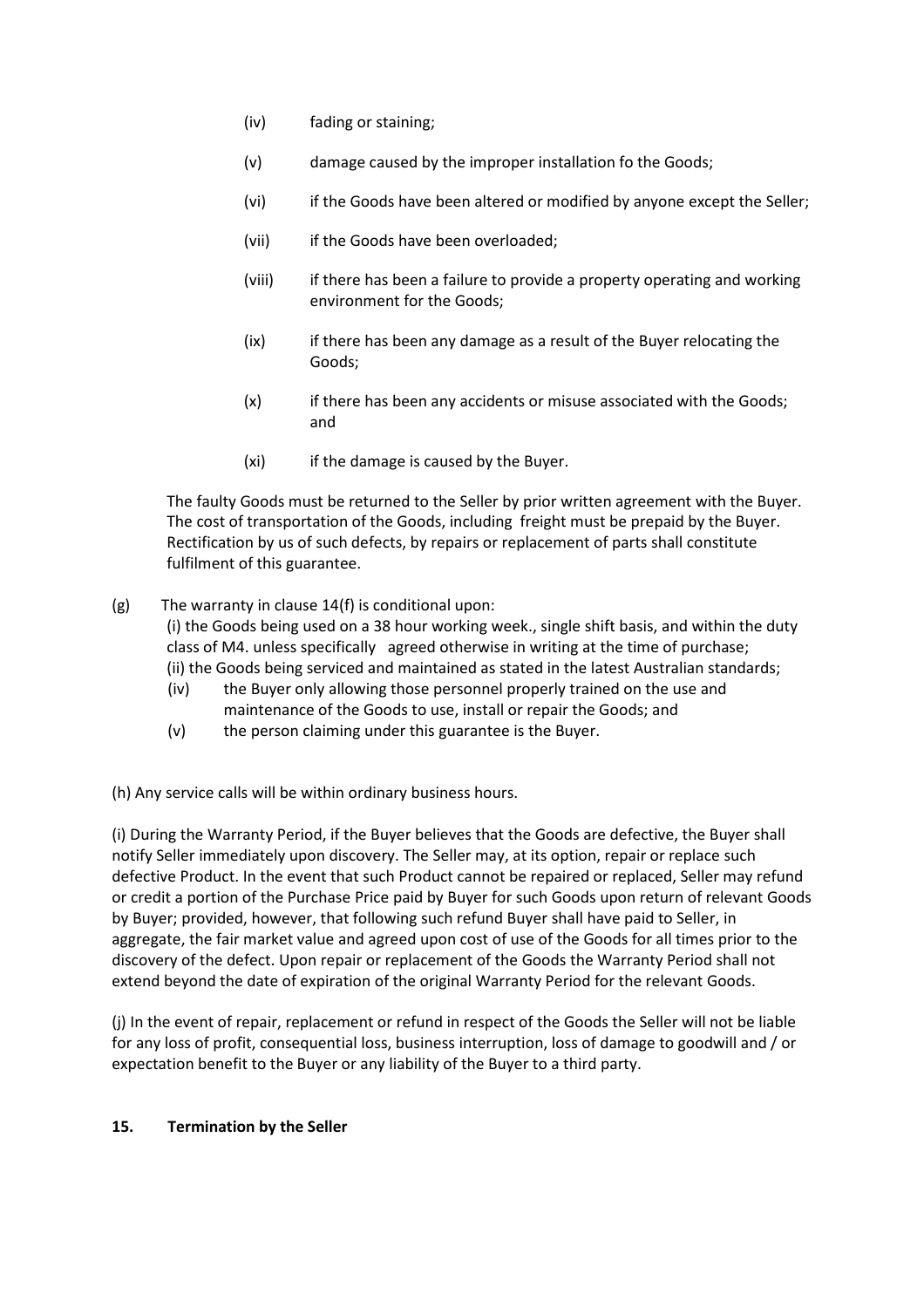Without prejudice to any of its other rights, powers or remedies, the Seller may cancel any order for the delivery of Goods and terminate any contract governed by these Conditions if:

- (a) the terms of payment for any Goods delivered to the Buyer by the Seller have not been strictly adhered to by the Buyer;
- (b) the Buyer defaults under any of its obligations under these Conditions; or
- (c) the Buyer becomes insolvent, commits an act of bankruptcy or, being a company, a liquidator, provisional liquidator, receiver, receiver and manager, administrator or official manager is appointed in respect of the Buyer, a mortgagee goes into possession of the Buyer's assets or business, an application is made to appoint a liquidator or to have the company wound up, the Buyer is made subject to the supervision of a court or enters into a scheme of arrangement with its creditors or if anything analogous occurs in respect of the Buyer, in which case, the Seller will be released from all liability under the Contract.

The Seller will be entitled to payment for all Goods ordered up to the effective date of termination and is entitled to immediately invoice the Buyer upon termination of the Contract regardless of the delivery status. Termination of a Contract is without prejudice to the rights of the Seller accruing up to the date of termination.

## **16. Intellectual Property**

The supply of Goods to the Buyer does not constitute a transfer of any intellectual property rights in the Goods or any part thereof. The Buyer must not do anything inconsistent with or in infringement of such intellectual property rights. The Seller does not warrant that the supply by it and the use by the Buyer of the Goods does not and will not infringe the intellectual property rights of any third party.

### **17. Seller's Obligations**

- (a) Notwithstanding any other provision of these Conditions, if the Buyer breaches a term of a Contract, the Seller is not bound to perform its obligations under that Contract until the breach is remedied by the Buyer.
- (b) The Seller is not liable for any failure to observe its obligations under these Conditions or loss to the Buyer where such failure is wholly or substantially due to a force majeure event, which includes any cause beyond the control of the Seller, including strike, industrial action, war, sabotage, terrorist activity, delays in shipping, embargoes, national emergency, blockade or governmental action, pandemic including but not limited to COVID-19, inaction or request, and act of God.

### **18. PPSA**

- (a) Unless the context requires otherwise, terms and expressions used in this clause have the meanings given to them in, or by virtue of, the Personal Property Securities Act 2009 (Cth) (PPSA).
- (b) The Buyer grants the Seller a security interest in all Goods to which the Seller retains title under these Conditions.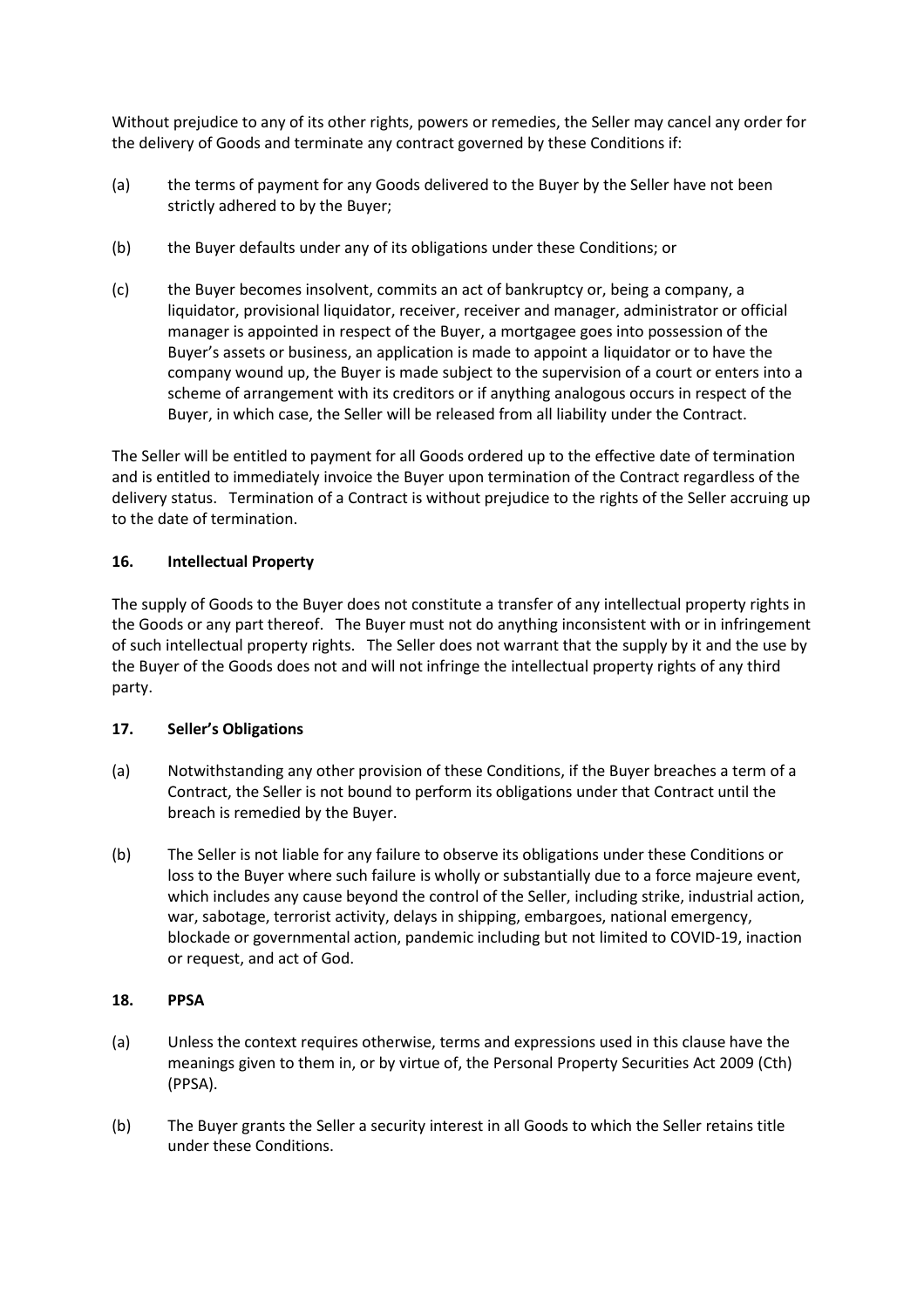In consideration for the Seller supplying the Goods to the Buyer under this Agreement, the Buyer:

- (xii) grants to the Seller a security interest, and to the extent applicable, a purchase money security interest (PMSI) in respect of all Goods supplied by the Seller to the Buyer;
- (xiii) agrees that the security interest and any PMSI granted will continue to apply to any Goods coming into existence or proceeds of sale of the Goods coming into existence;
- (xiv) agrees to treat the security interest and any PMSI created under this Agreement as a continuing and subsisting security interest in the relevant Goods with priority over any registered or unregistered general (or other) security and any unsecured creditor before paid for in full;
- (xv) agrees that the security interest and any PMSI has attached to the Goods now or in the future supplied to the Buyer by the Seller;
- (xvi) agrees, until title in the Goods pass to it, to keep all the Goods free and ensure all the Goods are kept free of any charge, lien or security interest except as created under this Agreement, and not otherwise deal with the Goods in a way that will or may prejudice any rights of the Seller under this Agreement or the PPSA; and
- (xvii) agrees to execute any documents, provide all relevant information and co-operate fully with the Seller to ensure that the Seller has a perfected security interest and, if applicable, a PMSI.
- (l) This Agreement constitutes a security agreement for the purposes of the PPSA with respect to any security interest or PMSI in relation to the Goods or any other collateral in relation to the Goods.
- (m) The Seller reserves the right to register a financing statement under the PPSA in respect of the Goods. The Buyer agrees to reimburse the Seller for all costs and/or expenses incurred or payable by the Seller in relation to registering, maintaining or releasing any financing statement or any other document in respect of any security interest under this Agreement.
- (c) The Buyer must:
	- (i) promptly sign any documents and provide all information reasonably required by the Seller to register a financing statement or financing change statement on the Personal Property Securities Register or that the Seller may require in connection with such registrations;
	- (ii) notify the Seller in writing of any proposed change to its name or address at least seven (7) days before the change takes effect;
	- (iii) indemnify, and upon demand reimburse, the Seller for all expenses incurred in registering a financing statement or financing change statement on the Personal Property Securities Register, releasing any goods from a security interest